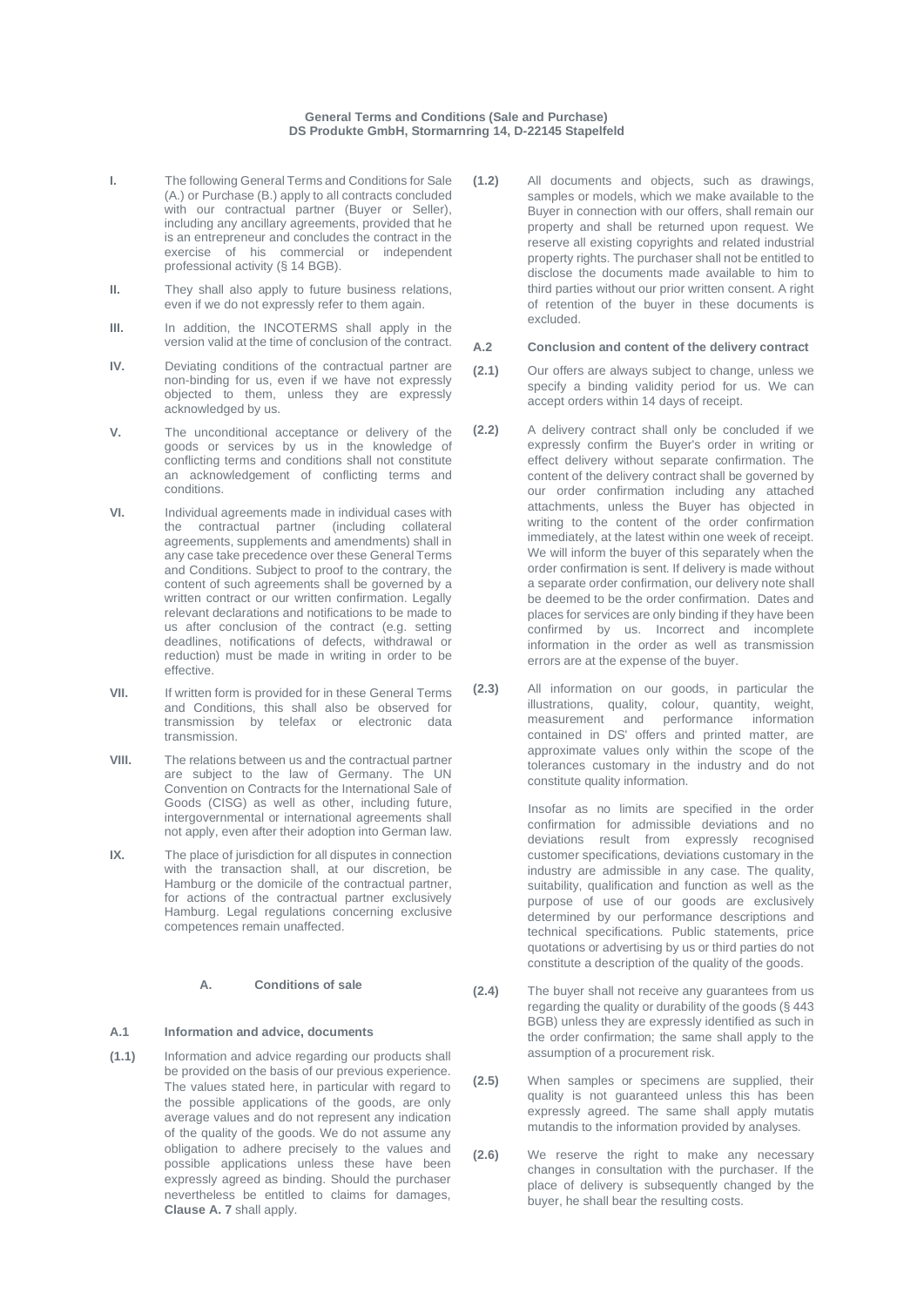#### **A.3 Delivery / transfer of risk**

- **(3.1)** The delivery periods and dates stated by us are only approximate unless they are expressly designated as fixed in the order confirmation. Two (2) weeks after expiry of these non-binding delivery periods and dates, the Buyer may set us a reasonable deadline for delivery in writing. We shall not be in default until the grace period has expired, unless we are not responsible for the non-performance.
- **(3.2)** Under no circumstances shall delivery periods begin to run before the buyer has provided the documents or permits to be procured by him, or after receipt of any agreed deposit, letters of credit or bills of exchange and clarification of all questions still open at the time of conclusion of the contract. Delivery dates shall be postponed accordingly.
- **(3.3)** In the event of delay in delivery or impossibility of performance, we shall only be liable for claims for damages in accordance with **Clause A.7**.
- **(3.4)** In the event of force majeure, such as war, transport or operational disruptions, industrial disputes, foreign exchange impediments or other delivery impediments beyond our control, as well as in the event of non-delivery, incorrect or delayed delivery by the upstream supplier for which we are not responsible (self-supply reservation), and in the event of other performance impediments for which we are not responsible, we may postpone delivery for the duration of the impediment and a reasonable start-up period. If the hindrance is expected to be permanent or to last longer than four months, we shall be entitled to withdraw from the contract in whole or in part, without prejudice to any statutory rights of withdrawal of the contractual partners. In this case, the purchaser shall not be entitled to any claims for damages against us. He shall not be obliged to provide the consideration and shall retain the advance payment made by him.
- **(3.5)** We shall be entitled to make partial deliveries if (a) the partial delivery can be used by the Buyer within the scope of the contractual purpose, (b) the delivery of the remaining ordered goods is ensured and (c) the Buyer does not incur any substantial additional expenses or costs as a result thereof (unless we agree to bear these costs).
- **(3.6)** The place of performance shall always be Stapelfeld.
- **(3.7)** If delivery on demand has been agreed, the requests must be made within three months of conclusion of the contract, unless otherwise agreed. If the delivery is not requested in due time, **Clause A.3.9** shall apply accordingly.
- **(3.8)** All sales are ex works Gallin. Shipment and transport shall always be at the risk of the buyer. The risk shall pass to the purchaser, even in the case of partial deliveries, as soon as the consignment has been handed over to the person carrying out the transport - irrespective of whether it is a person belonging to us or a third party - or has left our works for the purpose of dispatch, unless **Clause A.3.9** applies.
- **(3.9)** If the purchaser refuses to accept the goods or if the dispatch of the delivery is delayed for other reasons which lie with the purchaser, the transfer of risk shall take place at the beginning of the purchaser's default of acceptance. Storage costs after transfer of risk shall be borne by the purchaser. During the buyer's

default of acceptance, we shall only be liable for intent and gross negligence. Any further claims for reimbursement of expenses or claims for damages by us shall remain unaffected by this.

- **(3.10)** In the case of FOB deliveries, the date of arrival of the delivery item corresponding to the arrival stamp of the pre-carriage document at the port of loading shall be decisive for compliance with the delivery period.
- **(3.11)** If the buyer is in delay with a service to be rendered by him, we may withdraw from the contract after expiry of a grace period set by us or, at our discretion, demand damages instead of performance. There is no need for a threat of rejection when setting a grace period. If the delivery is part of the service owed by us, the buyer must create the necessary conditions for this. Unloading must be able to take place immediately and without risk. As long as these conditions are not met, we shall not be obliged to perform and the buyer shall be liable for all damages arising therefrom.
- **(3.12)** The persons signing the delivery note are deemed to be authorized for acceptance and confirmation of receipt. Furthermore, the delivery/variety list shall be deemed acknowledged by signing the delivery note.

# **A.4 Prices/ Payment**

- **(4.1)** Our prices include standard packaging and do not include the respective statutory value added tax. All shipping costs shall be borne by the purchaser unless otherwise agreed. The freight tariffs, customs rates and other fees applicable on the day of delivery shall apply.
- **(4.2)** The buyer can only offset our claims or assert a right of retention if the counterclaims or the right of retention of the buyer are undisputed, recognised or legally established. In the event of defects in the delivery, the purchaser's counter rights shall remain unaffected. The purchaser is not entitled to assign claims from this contract to third parties without our written consent.
- **(4.3)** Unless otherwise agreed, invoices shall be payable immediately and without deduction. The payment obligation shall not be fulfilled until the amount is freely available to us.
- **(4.4)** Irrespective of the term of bills of exchange accepted on account of performance, our claims shall become due immediately if contractual agreements have been seriously violated by the purchaser and the purchaser is responsible for this. In the event of delay of payment, bill protest and suspension of payment by the purchaser, we may demand immediate payment of the entire amount due - including any claims arising from bills of exchange in circulation irrespective of the agreed due date. This shall also apply if we become aware of circumstances which give rise to justified and considerable doubts as to the solvency or creditworthiness of the purchaser, even if these circumstances already existed when the goods were ordered but were not known to us or had to be known to us. In all cases mentioned, we are also entitled to make outstanding deliveries only against advance payment or security and, if the advance payment or security is not made within two (2) weeks, to withdraw from the contract without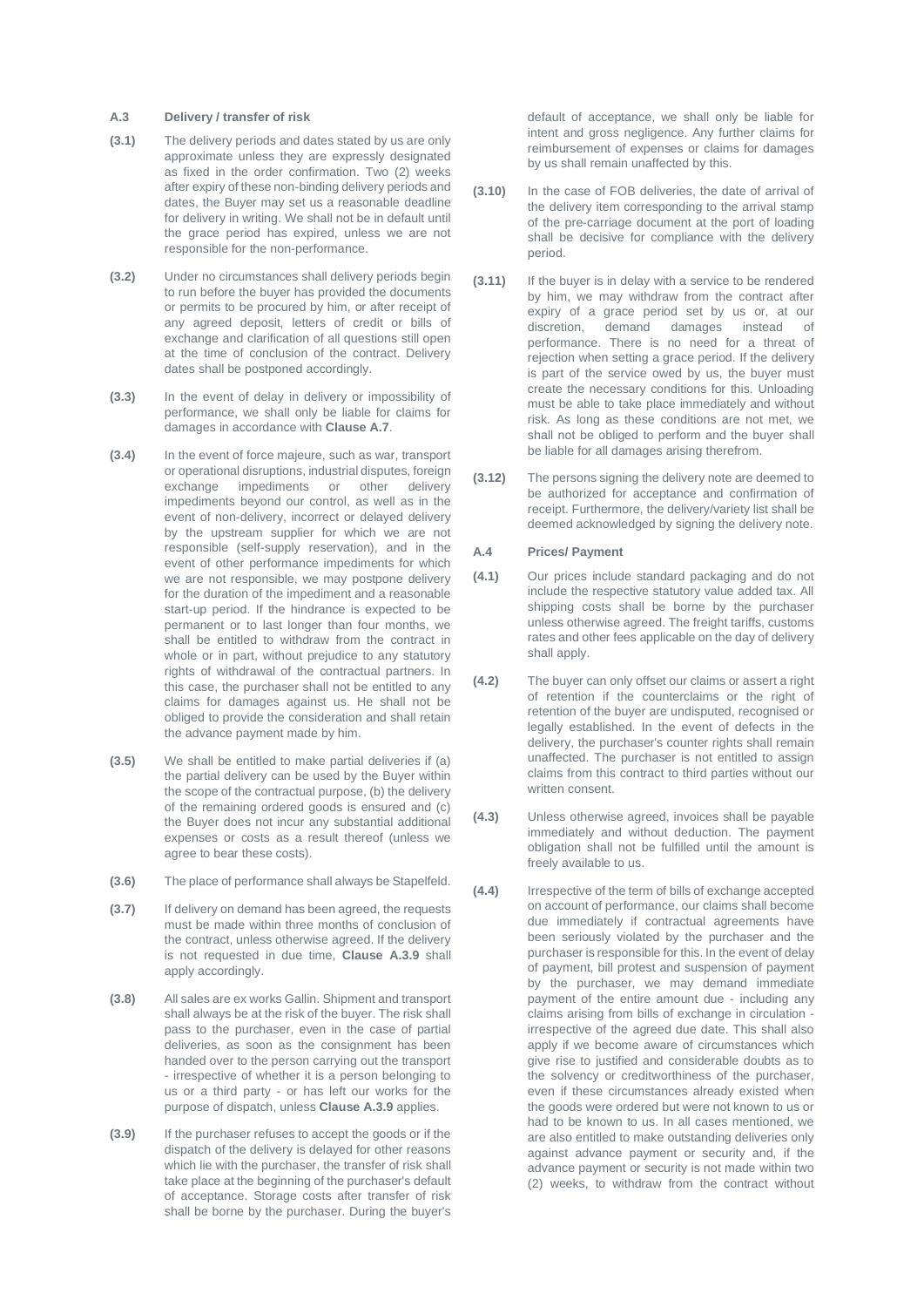setting a new deadline. Further claims remain unaffected.

**(4.5)** The stated prices are based on the material costs valid at the time of order confirmation. If the delivery or service is to take place more than four months after conclusion of the contract, we shall be entitled to adjust the prices accordingly in the event of changes to this cost basis between order confirmation and the agreed delivery date, provided this does not lead to a higher profit margin. We will prove the changes of the cost basis to the buyer upon request. If this leads to a price increase of at least 5%, the buyer may withdraw from the contract. Withdrawal must be declared in writing immediately after notification of the price increase, otherwise the withdrawal has no effect. Furthermore, it shall have no effect if we declare immediately after receipt of the withdrawal that we insist on the execution of the contract at the originally agreed prices.

> In the case of a continuing obligation, a price adjustment in accordance with this **Section A. 4.5** can also be made if the delivery or service is to take place within four months of conclusion of the contract.

**(4.6)** In the case of deliveries and services within the EU, the buyer must inform us of the respective sales tax ID number under which he conducts the purchase tax within the EU before carrying out the turnover. In the case of deliveries and services from the Federal Republic of Germany outside the EU which have not been carried out and arranged for by us, the purchaser must provide us with the export certificate required for tax purposes. If the proof is not provided, the buyer must additionally bear the value added tax incurred for the deliveries or services in Germany.

# **A.5 Reservation of title**

- **(5.1)** All delivered goods remain our property (reserved goods) until the buyer has settled all existing claims and claims arising after conclusion of the contract.
- **(5.2)** The buyer shall take care of the reserved goods on our behalf and treat them with care. Upon request, we shall be given the opportunity at any time to take stock of the goods at the place of storage and to mark them adequately. The purchaser must inform us immediately of any attachments or other impairments of our rights by third parties, stating all details which enable us to take all legal action against them. The buyer shall bear all necessary costs which must be incurred for the removal of the access or for the replacement of the reserved goods, unless they can be collected from third parties.
- **(5.3)** The buyer may only sell the reserved goods in the ordinary course of business at his normal terms and conditions to the extent drawn by us if it is ensured that his claims from the resale are transferred to us in accordance with **Clause A. 5.4**.
- **(5.4)** The purchaser hereby assigns to us all claims arising from the resale of the reserved goods, also within the scope of contracts for work and services or contracts for the delivery of movable goods to be manufactured or produced, including all ancillary rights; we accept this assignment. To the same extent, they serve as security for the reserved goods.
- **(5.5)** If the purchaser sells the reserved goods together with other goods not supplied by us, the assignment

of the claim from the resale shall only apply to the amount of the invoice value of the reserved goods at the time of delivery. If the assigned claim is included in a current account, the purchaser hereby assigns to us a part of the balance corresponding to the amount of this claim, including the final balance from the current account.

- **(5.6)** Until revoked, the purchaser is entitled to collect claims from the resale in accordance with Sections **A.5.3 to A.5.5**.
- **(5.7)** If the buyer does not fulfil his obligations under this contract or other contracts with us, if he is in particular in default of payment or if we become aware of circumstances which reduce his creditworthiness, we may:

(a) prohibit the resale of the reserved goods;

(b) withdraw from this contract in accordance with the general rescission rules; then the buyer's right to possession of the reserved goods lapses and we can demand the return of the reserved goods;

(c) demand the disclosure of the names of the debtors of the claims assigned to us so that we can disclose the assignment and collect the claims; all proceeds due to us from assignments shall be forwarded to us immediately upon receipt if and as soon as claims on our part against the purchaser are due;

(d) to revoke the direct debit authorisation granted.

**(5.8)** If the realisable value of the securities to which we are entitled exceeds the claims by more than 10% in total, we shall be obliged to release securities of our choice at the Buyer's request.

#### **A.6 Obligation to examine and give notice of defects / liability for defects / statute of limitations**

- **(6.1)** Even if samples or specimens have been sent beforehand, the Buyer shall carefully inspect the delivered goods immediately upon arrival at the place of destination. In particular, the quality and quantity of the goods shall be inspected.
- **(6.2)** If boxes, cartons or other containers are delivered, meaningful random samples shall be taken. The delivery shall be deemed approved if we do not receive a written notice of defect within ten (10) days after receipt of the goods at the place of destination, or if the defect was not recognizable during the inspection, within ten (10) days after its discovery with an exact description of the defect. Notifications of defects shall always be addressed to us directly.
- **(6.3)** Transport damage must be reported to the freight forwarder immediately.
- **(6.4)** In the event of justified and timely notification of defects, we shall, at our discretion, provide subsequent performance by subsequent improvement or replacement delivery.
- **(6.5)** If the supplementary performance or replacement delivery fails, the purchaser may demand a reduction of the purchase price or rescission of the contract. In the case of only minor defects, the purchaser shall not be entitled to withdraw from the contract.
- **(6.6)** If a defect occurs not only in isolated cases but in a large number of the products supplied by us, the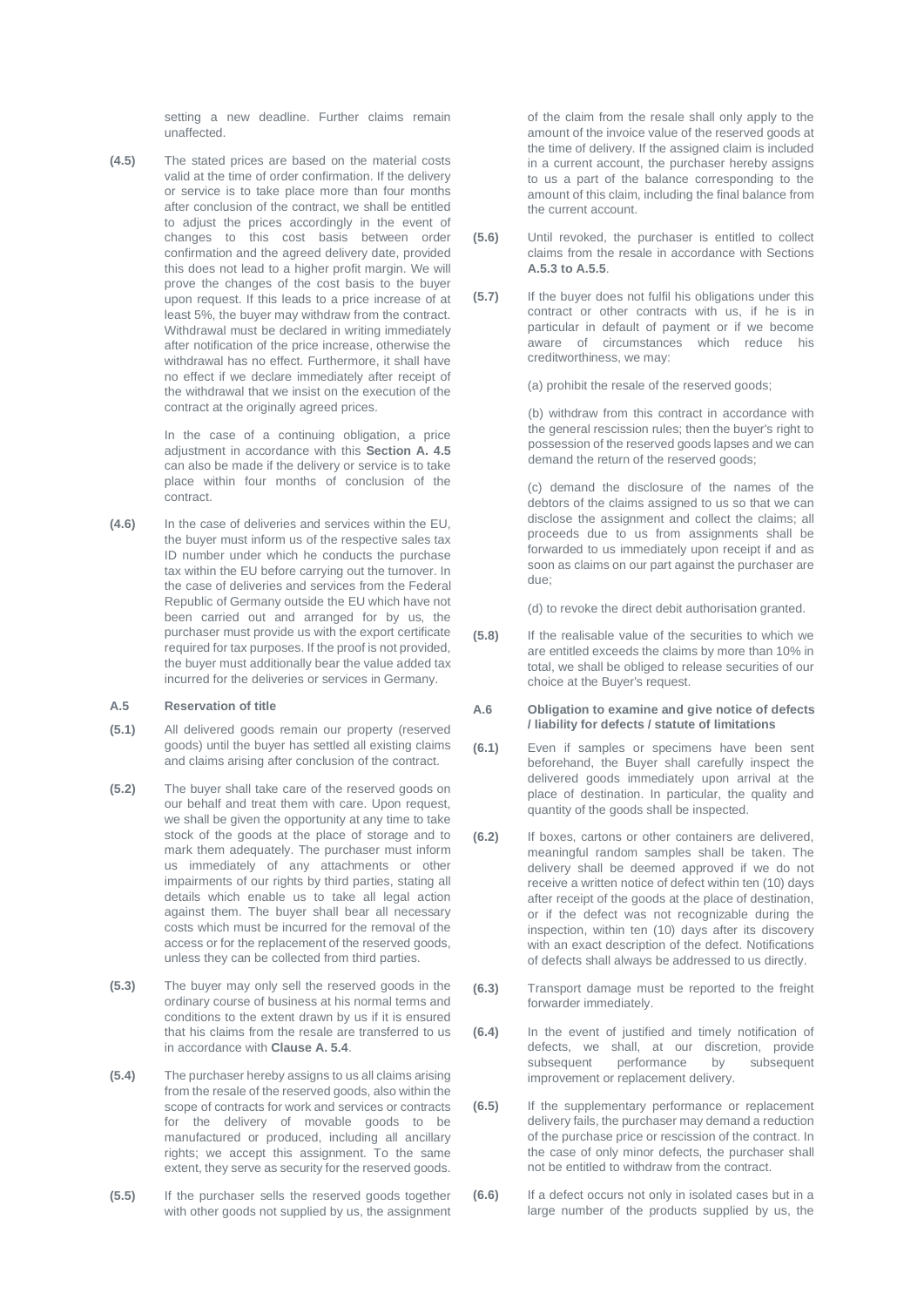following shall apply: Before the purchaser acknowledges or fulfils a claim for defects asserted by his customer (including reimbursement of expenses pursuant to §§ 445a I, 439 II and III BGB), he shall notify us and request a written statement, briefly explaining the facts of the case. If the Buyer violates this obligation, any claim for reimbursement of expenses by the Buyer shall be reduced accordingly if this has caused disproportionate costs (e.g. handling costs for returns).

- **(6.7)** Prior to our claim, the purchaser is obliged to first pursue all possible claims against our suppliers. For this purpose, we undertake to assign to the Buyer any claims for defects and replacement to which we are entitled against our suppliers. The purchaser is not obliged to pursue the claims in court. If the claim against our supplier remains unsuccessful, the buyer is entitled to claim against us in accordance with these conditions, provided that he transfers the claims assigned to him back to us.
- **(6.8)** Warranty claims of the purchaser shall become statute-barred within one year of delivery of the goods. This shall not apply if we can be accused of fraudulent intent or for our mandatory liability for damages in accordance with **Clause A.7**. Agreements between the purchaser and his customers which go beyond the statutory warranty claims shall not be at our expense.
- **(6.9)** The above provisions conclusively contain the warranty for our goods. In particular, we shall be liable for all other claims for damages to which the purchaser may be entitled due to or in connection with defects in the delivered goods, irrespective of the legal basis, exclusively in accordance with **Clause A.7**.

# **A.7 Liability for damages**

- **(7.1)** Claims for damages on the part of the purchaser, irrespective of the legal basis - e.g. delay, defective delivery, breach of duties arising from a debt relationship or duties in contract negotiations, tort, product liability - are excluded unless liability is mandatory; this is e.g. the case of injury to life, body or health as well as in the case of intent, gross negligence or breach of essential contractual obligations, the fulfilment of which is a prerequisite for the proper execution of the contract and the observance of which the customer may regularly rely on, by us, our legal representatives or vicarious agents, in addition in the case of liability under the Product Liability Act or insofar as we have expressly given a guarantee (§ 443 BGB) in writing for the availability of an item or have assumed a procurement risk. This does not imply a change in the burden of proof to the disadvantage of the purchaser.
- **(7.2)** Our liability in case of gross negligence as well as in case of negligent violation of essential contractual obligations is limited to the foreseeable damage typical for the contract (in case of simple negligence our liability is otherwise excluded according to **Clause A. 7.1**).
- **(7.3)** In the event of gross negligence on the part of simple vicarious agents, our liability shall be excluded unless we are responsible for any organisational fault.
- **(7.4)** In particular, we shall not be liable for damages resulting from improper operation of the subject matter of the contract by the purchaser or his customer.
- **(7.5)** Insofar as our liability is limited in accordance with the above provisions, this shall also apply to the personal liability of our employees, workers, coworkers, representatives and vicarious agents.
- **(7.6)** The purchaser is obliged to notify us immediately in writing of any damage or loss for which we are liable.
- **(7.7)** With regard to the prior assertion of claims for damages against our suppliers due to defects, **Clause A.6.7** shall apply.
- **(7.8) Clause A.6.8** shall apply mutatis mutandis to the limitation of claims for damages on the part of the purchaser due to defects.

### **B. Conditions of purchase**

### **B.1. Orders**

- **(1.1)** Purchase contracts are only concluded upon receipt of the valid order confirmation of the seller or upon acceptance of the delivery by us. If the order confirmation is not sent within 14 days of the date of the order letter, it shall be deemed a new offer requiring our written acceptance. Our order shall be decisive for the content of the purchase contract, including all associated attachments, documents, drawings and plans, unless the parties have agreed otherwise.
- **(1.2)** If the content of the order confirmation deviates from the content of the order, the Seller must expressly and separately point out a deviating acceptance of the conclusion of the contract. In this case, a contract is only concluded with our written consent. We reserve the right to make any necessary changes after conclusion of the contract, also with regard to the place of delivery, in consultation with the seller.
- **(1.3)** If the purchase price is not fixed in our order, the seller must inform us of the price at the latest with the order confirmation. The contract is only concluded with our written confirmation at the stated price.

#### **B.2 Prices**

The purchase prices are understood as fixed prices net-to, plus the statutory value-added tax, free domicile (DDP) of the receiving point named by us. Unless otherwise agreed, they shall include customary packaging, carriage and storage charges as well as any customs duties. The shipping costs shall in any case be borne by the Seller, even if we require a special mode of shipment. The Seller shall also be liable for increased costs and damage to the goods caused by improper packaging after delivery.

### **B.3 Delivery / contractual penalty in case of delay in delivery**

- **(3.1)** The place of performance shall be the place of receipt specified by us; transport or shipment shall be at the risk of the Seller.
- **(3.2)** Agreed dates and periods shall be binding; if delivery periods are stated, they shall commence from the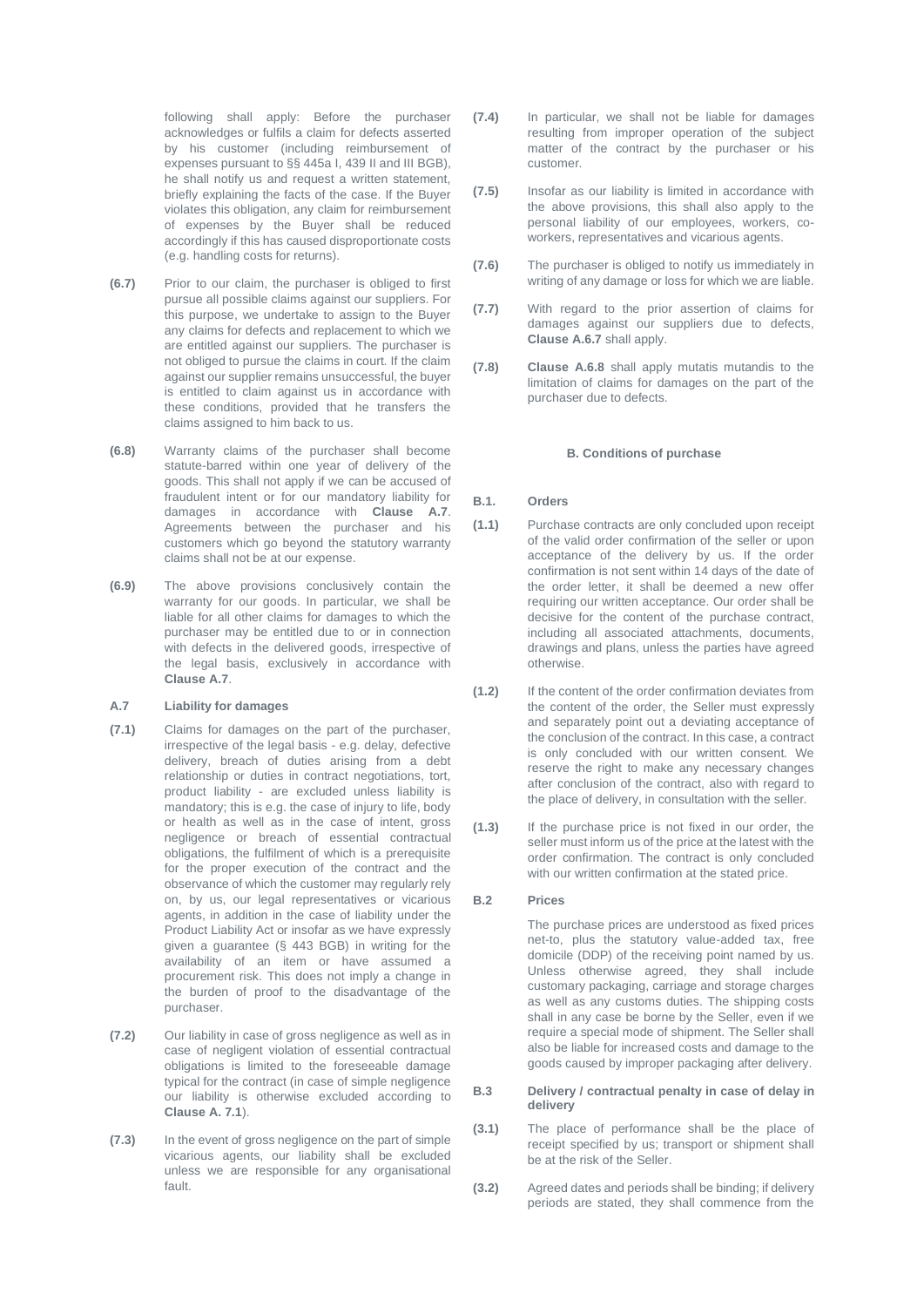date on which the order is placed. Decisive for compliance is the receipt of the goods at the named place of receipt. If the delivery has not been agreed "free domicile" (DDP) of the named receiving point, the seller must inspect the goods in good time, taking into account the usual times for loading and dispatch. Delivery dates set for call-off deliveries are binding according to the same principles if the seller does not object to them immediately.

- **(3.3)** If over-deliveries are not agreed, we shall be entitled either to accept the over-delivered goods with the corresponding value date of the invoices or to store them at the expense of the Seller until they are collected by the Seller or to return them at the Seller's expense. If and to the extent that the dimensions and weights of the goods exceed the specifications made in the offer, the Seller shall be liable for all additional costs, e.g. freight or customs duties.
- **(3.4)** The seller is not entitled to deliver to us before the agreed delivery time. If he nevertheless delivers before the agreed time, we shall be entitled to store the delivery at the Seller's expense until the agreed delivery time or to return it at the Seller's expense.
- **(3.5)** If the Seller does not fulfil his obligations within the agreed time, he shall be liable in accordance with the statutory provisions, unless otherwise provided below. We accept partial deliveries only after express agreement.
- **(3.6)** In the event of delay on the part of the Seller, we shall be entitled to demand a contractual penalty of 0.5 % of the net price (delivery value) for the first week commenced of the delay, of 1 % for each additional week commenced, but no more than a total of 5 % of the delivery value, offset against any further claims for damages. If the delay exists only with regard to part of the goods, the contractual penalty shall be proportionate to the delivery value for the untimely partial delivery.
- **(3.7)** Expected delays in delivery or a possible failure to deliver in whole or in part shall be notified immediately by the Seller, stating the reasons and the alleged duration of the delay, without prejudice to any rights we may have due to the delay.
- **(3.8)** If we accept a delayed delivery, we shall be entitled to assert the contractual penalty specified in **Clause B.3.6** until final payment, even if we have not expressly reserved the right to do so upon acceptance of the goods.
- **(3.9)** If dates or deadlines cannot be met due to the occurrence of force majeure, such as war, transport or operational disruptions, industrial disputes, foreign exchange hindrances or other delivery obstacles beyond our control, we shall be entitled to demand performance at a later point in time without the Seller incurring any claims for damages. If the impediment is not only a temporary impediment to performance or lasts longer than one (1) month as a result of force majeure, we shall be entitled to rescind the contract without the Seller incurring any claims for damages; notwithstanding any statutory rights of the parties to rescind the contract. If the seller asserts force majeure for delays in delivery, he must provide suitable evidence for this.
- **(3.10)** The Seller shall send a dispatch notification by e-mail for each individual consignment on the day of dispatch. The deliveries themselves must be accompanied by a delivery note in duplicate, stating our order number. If applicable, the Seller shall also observe the delivery guidelines provided to him by us.
- **(3.11)** Without our express written consent, the Seller may not transfer any rights arising from this contract to third parties.
- **(3.12)** The transfer of ownership of the goods to us must take place unconditionally and regardless of the payment of the purchase price. An extended and extended retention of title by the seller - in particular the retention of title to the delivered goods until full payment of all claims arising from the entire business relationship - is excluded. In particular, no processing within the meaning of § 950 BGB shall take place for the seller.
- **(3.13)** Acceptance of the goods does not constitute recognition of a retention of title declared by the seller.
- **(3.14)** If several sellers have undertaken together to deliver the goods, they shall be jointly and severally liable for the proper delivery of the goods. Our performance shall be made to each of them with effect for and against all of them. All sellers hereby grant each other power of attorney to accept all our declarations of intent relating to the purchase.
- **(3.15)** The Seller undertakes to inspect the goods before dispatch and to inspect their contractual nature. The inspection results must be documented in writing and stored. We have the right to unrestricted inspection of these documents.

#### **B.4 Payment**

- **(4.1)** Invoices shall be payable at our discretion either within 20 days less 3% discount or on the last day of the month following the month in which the invoice was issued. The payment period shall not commence until the goods have been received in accordance with the contract, including proper delivery notes and invoices. Invoices shall be submitted to us in duplicate stating their order number and must otherwise be presented in accordance with the contractual and respective statutory provisions. We are not responsible for any consequences resulting from non-compliance with this obligation (e.g. delays in payment).
- **(4.2)** The time of payment has no influence on our claims for defects and on the right of complaint. In the event of faulty delivery, we shall be entitled to withhold payment proportionally until proper fulfilment (see also **Section B.11.**).
- **(4.3)** The Seller shall have a right of set-off or retention only on the basis of legally established, undisputed or acknowledged counterclaims.

### **B.5 Quality assurance**

**(5.1)** The delivered goods must comply with the statutory provisions applicable in Germany and the European Union as well as in the country of destination specified by us, the regulations and guidelines of authorities, professional associations and trade associations, the latest state of the art as well as the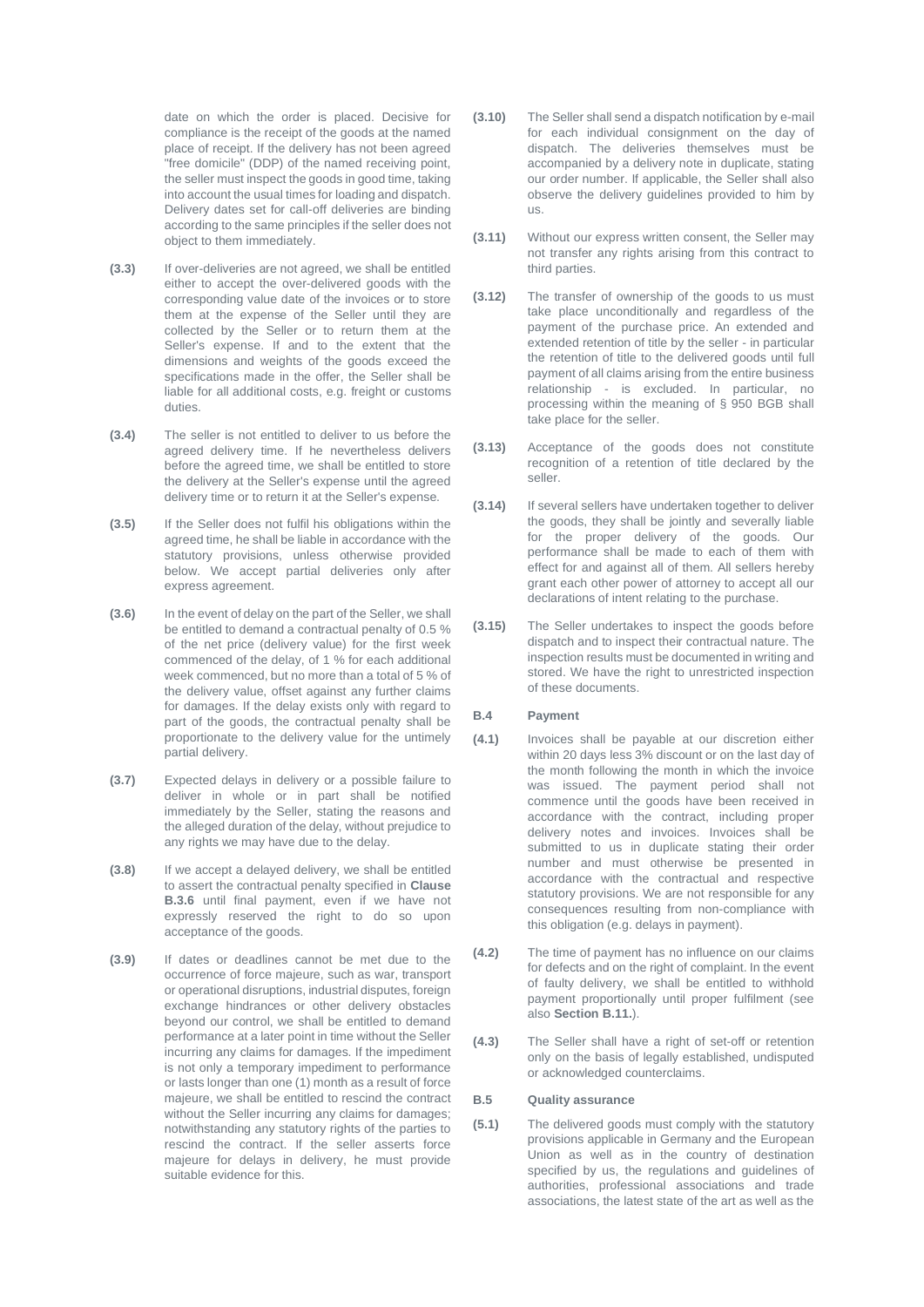characteristics and quality requirements specified in the order.

- **(5.2)** The seller is obliged to inform us in writing of any restrictions on use and declaration obligations for the delivered goods in Germany and, if applicable, in the country of destination indicated.
- **(5.3)** In the case of the delivery of fruits, raw materials, derivatives and other substances as well as packaging which are subject to food law requirements, the seller guarantees in particular that these are customary in the trade and not harmful to health at the time of delivery and comply with food law requirements.
- **B.6 Defective Delivery / Warranty / Statute of Limitations**
- **(6.1)** The statutory provisions shall apply to our rights in the event of material defects and defects of title of the goods (including incorrect and short delivery, defective assembly, operating or operating instructions) and in the event of other breaches of duty by the Seller, unless otherwise specified below.
- **(6.2)** In all cases, the obligation to investigate and notify defects begins when the delivery has been received at the destination specified in the order and proper documents are available. In the case of obvious defects, we shall be entitled to lodge complaints within 10 working days of receipt of the goods; in the case of hidden defects, we shall be entitled to lodge complaints within 10 working days of discovery of the defect.
- **(6.3)** At our request, the Seller shall be obliged to sort out the defective goods in the event of delivery of defective goods and, at our discretion, to remedy the defect or make a subsequent delivery within a reasonable period set by us. In this case, the Seller shall be obliged to bear all expenses necessary for this purpose. If subsequent performance fails, is unreasonable for us or the same goods are delivered again incorrectly, we shall be entitled to reduce the purchase price or withdraw from the contract, even if the scope of delivery has not yet been fulfilled.
- **(6.4)** Subsequent performance shall also include the removal of the defective goods and their reinstallation if the goods have been installed in another item or attached to another item in accordance with their type and intended use; our statutory claim for reimbursement of corresponding expenses shall remain unaffected. The Seller shall bear the expenses required for the purpose of testing and subsequent performance even if it turns out that no defect actually existed. Our liability for damages in the event of an unjustified demand for the removal of defects shall remain unaffected; in this respect, however, we shall only be liable if we have recognised or grossly negligently failed to recognise that no defect existed.
- **(6.5)** In urgent cases or in the event of imminent danger, we shall be entitled to remedy the defect ourselves and to demand compensation from the Seller for the expenses objectively required for this purpose. The Seller shall be notified immediately, if possible in advance, of any such self-actment. The right of selfremedy does not exist if the seller would be entitled to refuse a corresponding supplementary

performance in accordance with the statutory provisions.

- **(6.6)** The warranty claims for material defects expire three (3) years after delivery of the ordered goods. The warranty period for replaced and repaired parts shall commence again in the event of a replacement delivery and rectification of defects, unless we had to assume, according to the conduct of the supplier, that he did not consider himself obliged to take the measure, but only carried out the replacement delivery or rectification of defects as a gesture of goodwill or similar reasons.
- **(6.7)** The three-year limitation period in accordance with Clause A.6.6 shall also apply mutatis mutandis to claims arising from defects in title, whereby the statutory limitation period for material claims for surrender by third parties (§ 438 I no. 1 BGB) shall remain unaffected; claims arising from defects in title shall in no case become statute-barred, moreover, as long as the third party can still assert the right against us, in particular in the absence of a limitation period.
- **(6.8)** Insofar as we are also entitled to non-contractual claims for damages due to a defect, the regular statutory limitation period (§§ 195, 199 BGB) shall apply here, unless the application of the limitation periods of the law on sales in individual cases leads to a longer limitation period.
- **(6.9)** The seller is liable for incorrect or incomplete information in his offers or brochures.

# **B.7. supplier recourse**

- **(7.1)** Our legally determined recourse claims within a supply chain (supplier recourse in accordance with §§ 445a, 445b, 478 BGB) are entitled to us without restriction in addition to the defect claims. In particular, we shall be entitled to demand from the Seller exactly the type of subsequent performance (rectification of defects or replacement delivery) which we owe to our customer in individual cases. Our statutory right of choice (§ 439 I BGB) is not restricted by this.
- **(7.2)** Before we acknowledge or fulfil a claim for defects asserted by our customer (including reimbursement of expenses pursuant to §§ 445a I, 439 II and III BGB), we shall notify the seller and request a written statement, briefly explaining the facts of the case. If a substantiated statement is not made within a reasonable period of time and no amicable solution is reached, the claim for defects actually granted by us shall be deemed to be owed to our customer. In this case, the seller shall be responsible for providing proof to the contrary.
- **(7.3)** Our claims arising from supplier recourse shall also apply if the defective goods have been further processed by us or another entrepreneur, e.g. by installation in another product.

#### **B.8 Liability for damages / indemnification / insurance**

**(8.1)** Unless otherwise stipulated in these Terms and Conditions, the Seller shall be liable to us without limitation for damages in accordance with the statutory provisions.